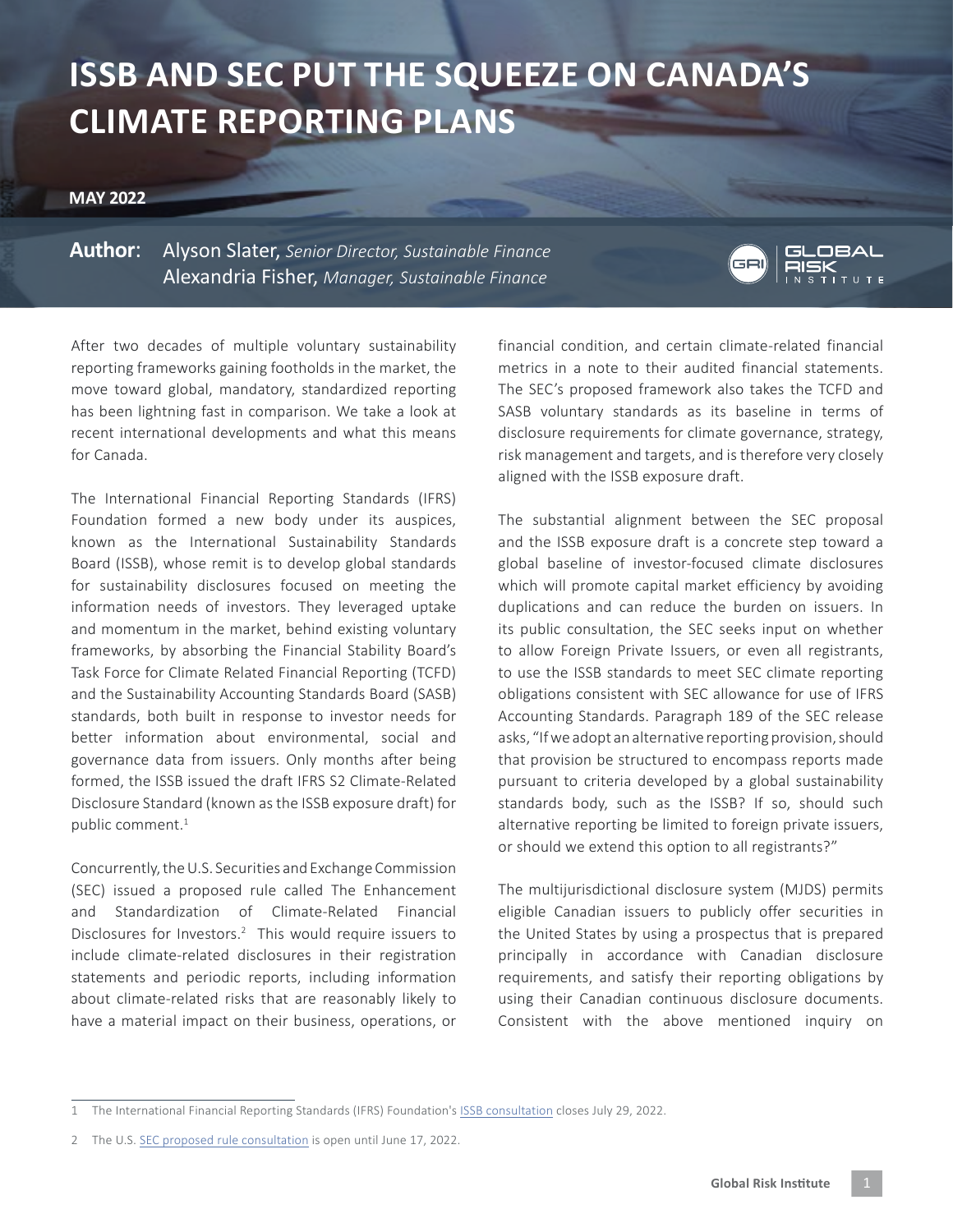

alternative reporting provisions, Paragraph 181 clarifies that the SEC has not proposed to amend Form 40-F and require Canadian MJDS issuers to comply with the climate disclosure rule, and asks, "Should we permit a MJDS issuer to comply with Canadian climate-related disclosure requirements instead of the proposed rules if they meet certain conditions or provide certain additional disclosures and, if so, which conditions or disclosures?" It would reduce duplicative reporting if the SEC would allow MJDS issuers to follow Canadian requirements, and this seems likely if the Canadian Securities Administrators (CSA) would ultimately adopt and align with the emerging ISSB standard, but this is not yet an assured path forward.

The CSA issued Proposed National Instrument 51-107 Disclosure of Climate-related Matters for consultation in late 2021. When initially released, the CSA's proposal was aligned with the TCFD's voluntary guidance, but left out key significant elements (Table 1). The Proposed National Instrument has now become increasingly out of step as the ISSB and SEC released their significantly more granular and ambitious draft climate-related disclosure requirements for publicly-traded companies. This will only be compounded for Canada as the global umbrella group of securities regulators, the International Organization of Securities Commissions (IOSCO), is currently reviewing ISSB's proposal with an intent to endorse the final standards. Once supported by IOSCO, local regulators worldwide would be expected to incorporate the standards.

Table 1: Key gaps between the CSA Proposed National Instrument and the ISSB and SEC exposure drafts

| <b>Areas of misalignment</b>                                                                                                                                                                                                                                                                                                                                                                                                                               | Why this is important                                                                                                                                                                                                                                                                                                                                                                             |
|------------------------------------------------------------------------------------------------------------------------------------------------------------------------------------------------------------------------------------------------------------------------------------------------------------------------------------------------------------------------------------------------------------------------------------------------------------|---------------------------------------------------------------------------------------------------------------------------------------------------------------------------------------------------------------------------------------------------------------------------------------------------------------------------------------------------------------------------------------------------|
| Scenario Analysis: ISSB and SEC expect issuers to report on<br>their use of climate scenario analysis or similar techniques<br>to test their resilience to physical and transition risks while<br>the CSA instrument would not.                                                                                                                                                                                                                            | Climate risk scenario analysis is a key tool in helping firms<br>of all sizes understand what the future may hold in terms<br>of physical and transition risk, can inform materiality<br>assessment and business strategy, and should therefore be<br>a reporting requirement for Canadian public companies.                                                                                      |
| Scope 3 Emissions: The ISSB draft proposal and the SEC rule<br>would require Scope 3 greenhouse gas (GHG) emissions<br>reporting, if deemed material or part of a corporate<br>net-zero emissions commitment. The CSA proposed to<br>mandate Scope 1 and Scope 2 emissions on a "comply or<br>explain" basis, and Scope 3 emissions disclosure would<br>be voluntary. An alternative suggestion from the CSA only<br>requires reporting Scope 1 emissions. | The process of assessing and disclosing Scope 3 emissions<br>will help all issuers better understand the size and nature<br>of their carbon exposure and is the foundational building<br>block of any low-carbon transition plan. Scope 3 emissions<br>are often a more significant source of emissions for issuers<br>than Scope 1 and 2 combined and the greatest source of<br>transition risk. |
| GHG Protocol: The protocol is the long-accepted global<br>standard for GHG emissions calculations and underpins the<br>emissions reporting indicators of the widely-used global<br>voluntary reporting standards (including TCFD and SASB)<br>and is integrated into the climate risk reporting prototypes<br>issued by the ISSB and the SEC. The CSA Instrument would<br>not mandate the use of the GHG Protocol.                                         | Uptake of the GHG Protocol by Canadian firms is widespread,<br>as it is among the world's largest and publicly-traded firms.<br>In support of the CSA's intention to improve comparability<br>and consistency, and reduce cost and fragmentation,<br>reporting in alignment with the GHG Protocol should be a<br>basic building block.                                                            |